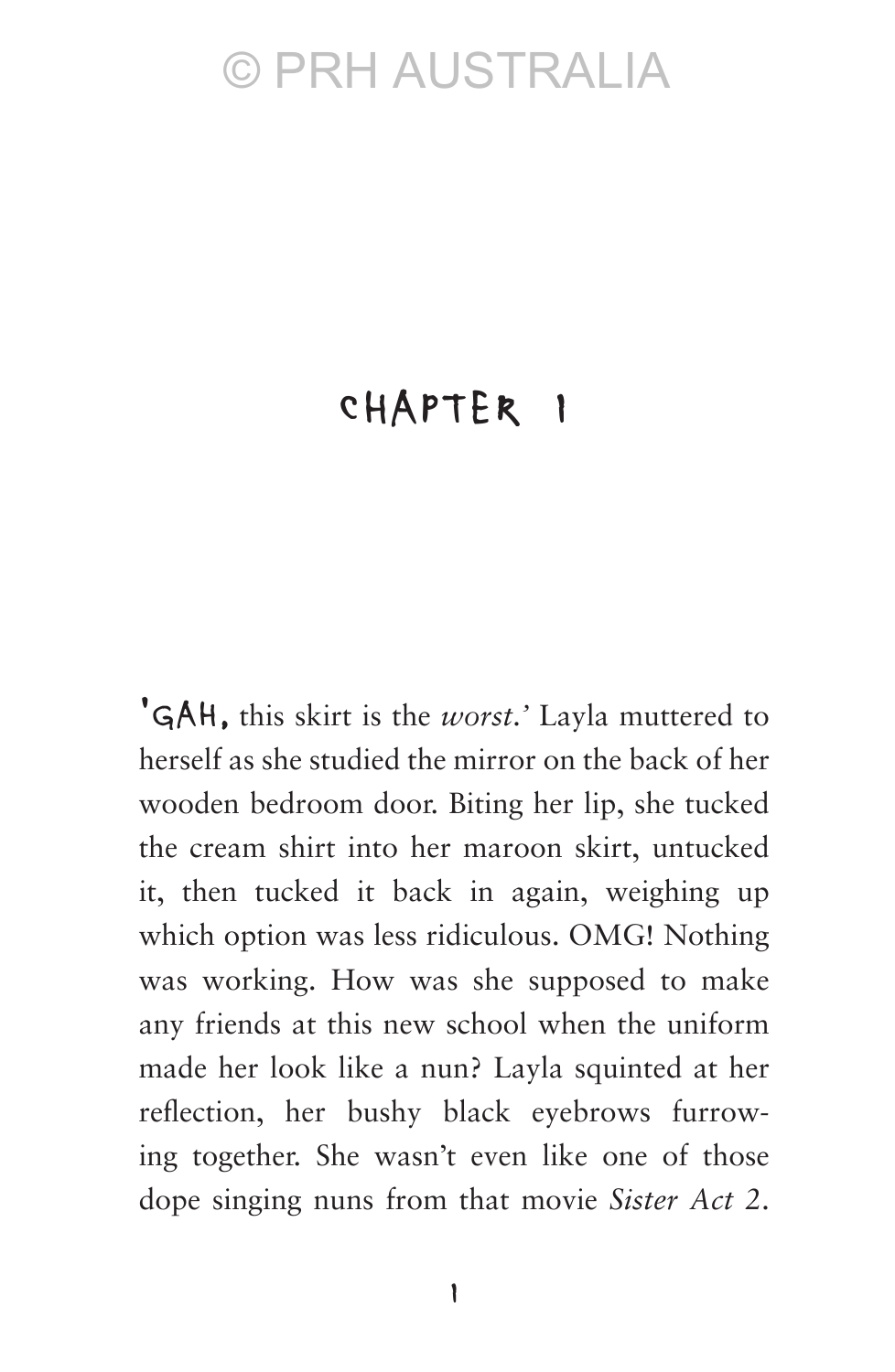No, in this uniform she looked like a mean old lady who'd realised marrying God meant there was nobody around to help do the dishes.

*'Oh, happy day . . .'* Layla started humming, distracting herself with the thought of the famous gospel tune. The thirteen-year-old loved singing, even though her older brother, Ozzie, always said she sounded like a choking chimpanzee. *He doesn't appreciate my talent!* Layla giggled to herself.

Deciding to go with the shirt tucked in, she turned her attention to the next challenge: her headscarf. It was a shiny polyester maroon piece, made to match the burgundy skirt of the school uniform. The sheer polyester was lined with a slightly darker ribbon, giving it a formal look. Layla styled it in the traditional Sudanese way: the rectangle scarf wrapped around her head, covering her braids, ears and neck and leaving her face neatly framed by a smooth oval. The scarf was secured into place using a couple of maroon pins, newly and brightly bejewelled. Layla loved jewellery making and she had been undeniably the best bejeweller in her class last year, but that was at her old school. She wondered what the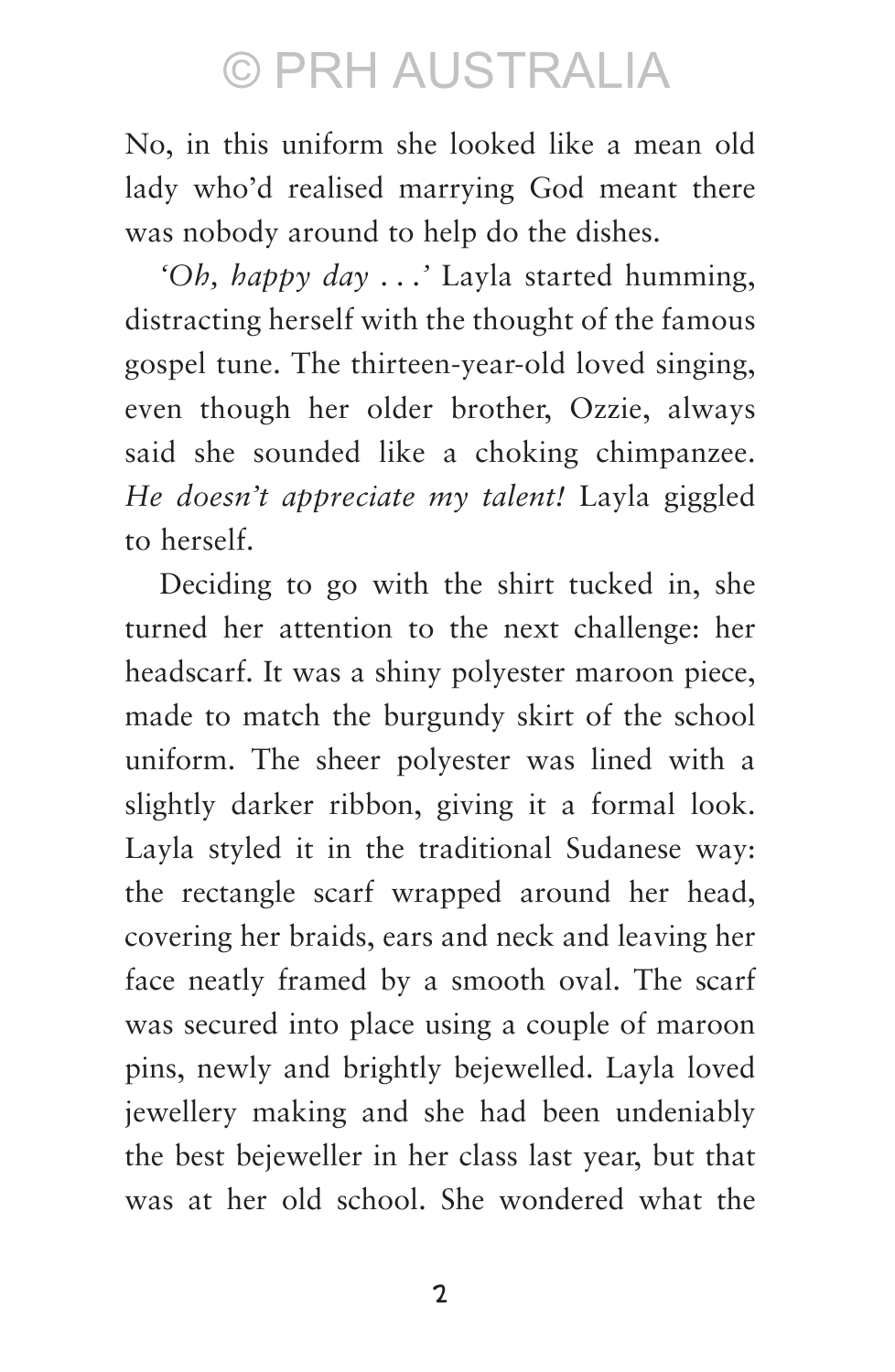kids she would meet on her first day of Year 8 would think of her work with scarf pins.

Feeling good about the situation, Layla stepped back to suss out her handiwork in the reflection.

#### *Hmm*. *Not quite!*

The short teenager scowled. Despite what she thought was foolproof wrapping, a couple of tight black curls had escaped from underneath the scarf, ruining the whole formal-and-neat vibe. Tugging, Layla tried to adjust the hijab, but the silky material slipped back over her braids, exposing her entire hairline. Her afro hair was rarely ever well behaved and today was no exception.

*OMG! HAIR! C'mon! Today is an important day!* She mentally scolded the rebellious curls. *Stay put and behave, hay?* Talking to her hair always worked. Layla pulled the scarf forward to cover her hairline again. Patting her head, then brushing her hands down the front of her shirt, Layla smiled inwardly. *You got this!* she told herself, and almost completely believed it.

'Layla! Where are you? We are going to be late!'

Baba yelled at her from downstairs. Judging by the clattering, her dad was in the kitchen cleaning up after breakfast. Layla hoped he'd packed